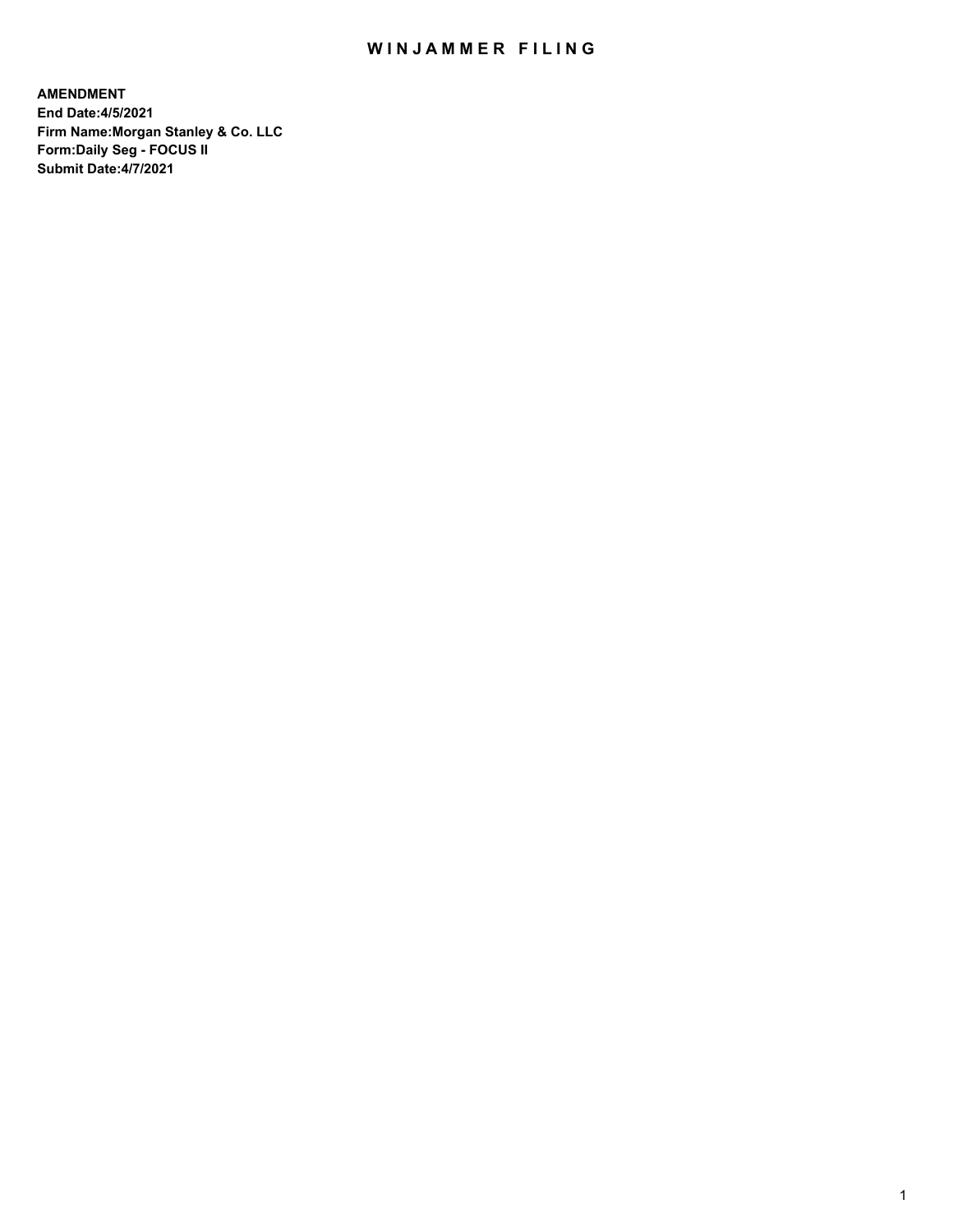**AMENDMENT** 

**End Date:4/5/2021 Firm Name:Morgan Stanley & Co. LLC Form:Daily Seg - FOCUS II Submit Date:4/7/2021 Daily Segregation - Cover Page**

| Name of Company                                                                                                                                                                                                                           | Morgan Stanley & Co. LLC                |
|-------------------------------------------------------------------------------------------------------------------------------------------------------------------------------------------------------------------------------------------|-----------------------------------------|
| <b>Contact Name</b>                                                                                                                                                                                                                       | <b>Ikram Shah</b>                       |
| <b>Contact Phone Number</b>                                                                                                                                                                                                               | 212-276-0963                            |
| <b>Contact Email Address</b>                                                                                                                                                                                                              | Ikram.shah@morganstanley.com            |
| FCM's Customer Segregated Funds Residual Interest Target (choose one):<br>a. Minimum dollar amount: ; or<br>b. Minimum percentage of customer segregated funds required:% ; or<br>c. Dollar amount range between: and; or                 | 235,000,000<br><u>0</u><br><u>00</u>    |
| d. Percentage range of customer segregated funds required between:% and%.<br>FCM's Customer Secured Amount Funds Residual Interest Target (choose one):<br>a. Minimum dollar amount: ; or                                                 | 00<br>140,000,000                       |
| b. Minimum percentage of customer secured funds required:%; or<br>c. Dollar amount range between: and; or<br>d. Percentage range of customer secured funds required between: % and %.                                                     | <u>0</u><br><u>00</u><br>0 <sup>0</sup> |
| FCM's Cleared Swaps Customer Collateral Residual Interest Target (choose one):<br>a. Minimum dollar amount: ; or<br>b. Minimum percentage of cleared swaps customer collateral required:% ; or<br>c. Dollar amount range between: and; or | 92,000,000<br><u>0</u><br><u>00</u>     |
| d. Percentage range of cleared swaps customer collateral required between:% and%.                                                                                                                                                         | 00                                      |

Attach supporting documents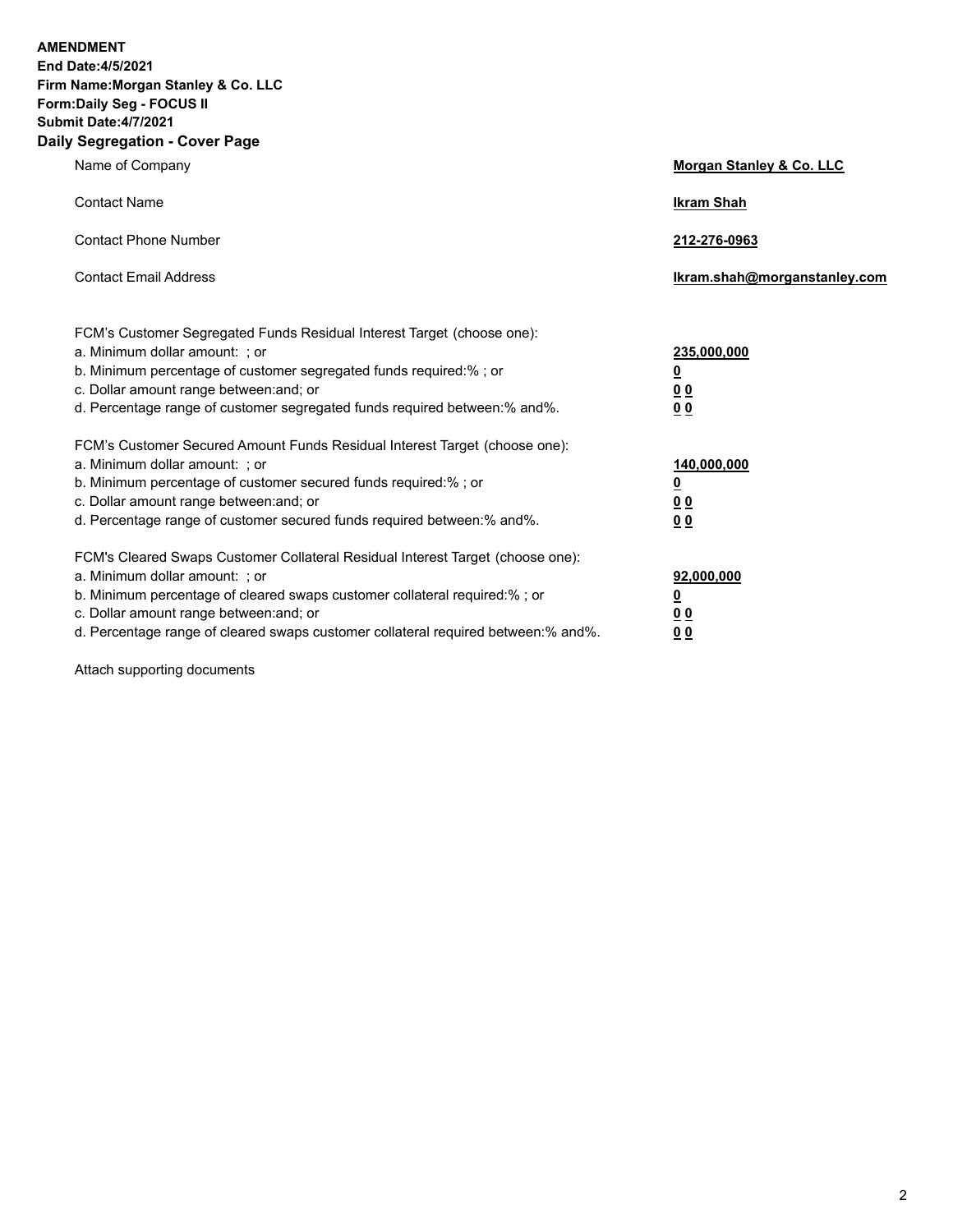|          | <b>AMENDMENT</b>                                                                                                       |                                                        |
|----------|------------------------------------------------------------------------------------------------------------------------|--------------------------------------------------------|
|          | End Date: 4/5/2021                                                                                                     |                                                        |
|          | Firm Name: Morgan Stanley & Co. LLC                                                                                    |                                                        |
|          | Form: Daily Seg - FOCUS II                                                                                             |                                                        |
|          | Submit Date: 4/7/2021                                                                                                  |                                                        |
|          | <b>Daily Segregation - Secured Amounts</b>                                                                             |                                                        |
|          | Foreign Futures and Foreign Options Secured Amounts                                                                    |                                                        |
|          | Amount required to be set aside pursuant to law, rule or regulation of a foreign                                       | $0$ [7305]                                             |
|          | government or a rule of a self-regulatory organization authorized thereunder                                           |                                                        |
| 1.       | Net ledger balance - Foreign Futures and Foreign Option Trading - All Customers                                        |                                                        |
|          | A. Cash                                                                                                                | 4,529,604,449 [7315]                                   |
| 2.       | B. Securities (at market)<br>Net unrealized profit (loss) in open futures contracts traded on a foreign board of trade | 2,264,669,567 [7317]<br>353,715,439 [7325]             |
| 3.       | Exchange traded options                                                                                                |                                                        |
|          | a. Market value of open option contracts purchased on a foreign board of trade                                         | 18,016,776 [7335]                                      |
|          | b. Market value of open contracts granted (sold) on a foreign board of trade                                           | -16,210,293 [7337]                                     |
| 4.       | Net equity (deficit) (add lines 1.2. and 3.)                                                                           | 7,149,795,938 [7345]                                   |
| 5.       | Account liquidating to a deficit and account with a debit balances - gross amount                                      | 52,129,816 [7351]                                      |
|          | Less: amount offset by customer owned securities                                                                       | -49,785,241 [7352] 2,344,575                           |
|          |                                                                                                                        | [7354]                                                 |
| 6.       | Amount required to be set aside as the secured amount - Net Liquidating Equity                                         | 7,152,140,513 [7355]                                   |
|          | Method (add lines 4 and 5)                                                                                             |                                                        |
| 7.       | Greater of amount required to be set aside pursuant to foreign jurisdiction (above) or line                            | 7,152,140,513 [7360]                                   |
|          | 6.                                                                                                                     |                                                        |
|          | FUNDS DEPOSITED IN SEPARATE REGULATION 30.7 ACCOUNTS                                                                   |                                                        |
| 1.       | Cash in banks<br>A. Banks located in the United States                                                                 |                                                        |
|          | B. Other banks qualified under Regulation 30.7                                                                         | 655,453,604 [7500]<br>510,489,491 [7520] 1,165,943,095 |
|          |                                                                                                                        | [7530]                                                 |
| 2.       | Securities                                                                                                             |                                                        |
|          | A. In safekeeping with banks located in the United States                                                              | 512,400,914 [7540]                                     |
|          | B. In safekeeping with other banks qualified under Regulation 30.7                                                     | 23,060,881 [7560] 535,461,795                          |
|          |                                                                                                                        | [7570]                                                 |
| 3.       | Equities with registered futures commission merchants                                                                  |                                                        |
|          | A. Cash                                                                                                                | 21,641,006 [7580]                                      |
|          | <b>B.</b> Securities                                                                                                   | $0$ [7590]                                             |
|          | C. Unrealized gain (loss) on open futures contracts                                                                    | $-2,404,540$ [7600]                                    |
|          | D. Value of long option contracts                                                                                      | $0$ [7610]                                             |
|          | E. Value of short option contracts                                                                                     | 0 [7615] 19,236,466 [7620]                             |
| 4.       | Amounts held by clearing organizations of foreign boards of trade<br>A. Cash                                           |                                                        |
|          | <b>B.</b> Securities                                                                                                   | $0$ [7640]<br>$0$ [7650]                               |
|          | C. Amount due to (from) clearing organization - daily variation                                                        | $0$ [7660]                                             |
|          | D. Value of long option contracts                                                                                      | $0$ [7670]                                             |
|          | E. Value of short option contracts                                                                                     | 0 [7675] 0 [7680]                                      |
| 5.       | Amounts held by members of foreign boards of trade                                                                     |                                                        |
|          | A. Cash                                                                                                                | 3,559,546,947 [7700]                                   |
|          | <b>B.</b> Securities                                                                                                   | 1,729,207,773 [7710]                                   |
|          | C. Unrealized gain (loss) on open futures contracts                                                                    | 356,119,979 [7720]                                     |
|          | D. Value of long option contracts                                                                                      | 18,016,776 [7730]                                      |
|          | E. Value of short option contracts                                                                                     | -16,210,293 [7735] 5,646,681,182                       |
|          |                                                                                                                        | [7740]                                                 |
| 6.       | Amounts with other depositories designated by a foreign board of trade                                                 | $0$ [7760]                                             |
| 7.       | Segregated funds on hand                                                                                               | $0$ [7765]                                             |
| 8.<br>9. | Total funds in separate section 30.7 accounts                                                                          | 7,367,322,538 [7770]                                   |
|          | Excess (deficiency) Set Aside for Secured Amount (subtract line 7 Secured Statement<br>Page 1 from Line 8)             | 215,182,025 [7380]                                     |
| 10.      | Management Target Amount for Excess funds in separate section 30.7 accounts                                            | 140,000,000 [7780]                                     |
|          |                                                                                                                        |                                                        |

11. Excess (deficiency) funds in separate 30.7 accounts over (under) Management Target **75,182,025** [7785]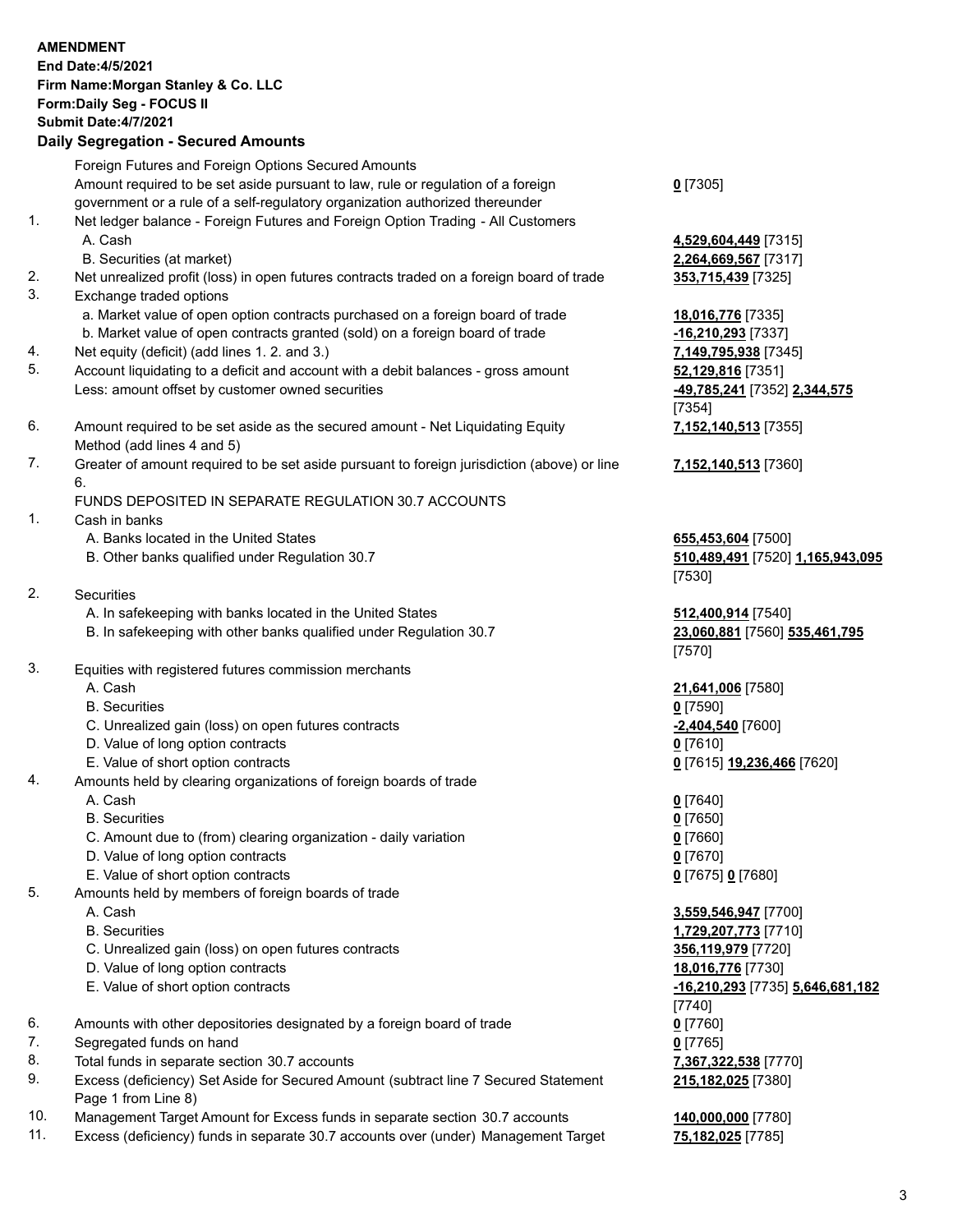|     | <b>AMENDMENT</b><br>End Date: 4/5/2021<br>Firm Name: Morgan Stanley & Co. LLC<br>Form: Daily Seg - FOCUS II<br><b>Submit Date: 4/7/2021</b> |                               |
|-----|---------------------------------------------------------------------------------------------------------------------------------------------|-------------------------------|
|     | Daily Segregation - Segregation Statement                                                                                                   |                               |
|     | SEGREGATION REQUIREMENTS(Section 4d(2) of the CEAct)                                                                                        |                               |
| 1.  | Net ledger balance                                                                                                                          |                               |
|     | A. Cash                                                                                                                                     | 16,902,369,463 [7010]         |
|     | B. Securities (at market)                                                                                                                   | 8,051,596,192 [7020]          |
| 2.  | Net unrealized profit (loss) in open futures contracts traded on a contract market                                                          | 912,410,579 [7030]            |
| 3.  | Exchange traded options                                                                                                                     |                               |
|     | A. Add market value of open option contracts purchased on a contract market                                                                 | 695,213,471 [7032]            |
|     | B. Deduct market value of open option contracts granted (sold) on a contract market                                                         | -320,336,823 [7033]           |
| 4.  | Net equity (deficit) (add lines 1, 2 and 3)                                                                                                 | 26,241,252,882 [7040]         |
| 5.  | Accounts liquidating to a deficit and accounts with                                                                                         |                               |
|     | debit balances - gross amount                                                                                                               | 530,449,526 [7045]            |
|     | Less: amount offset by customer securities                                                                                                  | -525,354,191 [7047] 5,095,335 |
| 6.  |                                                                                                                                             | [7050]                        |
|     | Amount required to be segregated (add lines 4 and 5)<br>FUNDS IN SEGREGATED ACCOUNTS                                                        | 26,246,348,217 [7060]         |
| 7.  | Deposited in segregated funds bank accounts                                                                                                 |                               |
|     | A. Cash                                                                                                                                     | 4,715,718,649 [7070]          |
|     | B. Securities representing investments of customers' funds (at market)                                                                      | $0$ [7080]                    |
|     | C. Securities held for particular customers or option customers in lieu of cash (at                                                         | 1,210,982,454 [7090]          |
|     | market)                                                                                                                                     |                               |
| 8.  | Margins on deposit with derivatives clearing organizations of contract markets                                                              |                               |
|     | A. Cash                                                                                                                                     | 13,505,459,168 [7100]         |
|     | B. Securities representing investments of customers' funds (at market)                                                                      | $0$ [7110]                    |
|     | C. Securities held for particular customers or option customers in lieu of cash (at                                                         | 6,840,613,738 [7120]          |
|     | market)                                                                                                                                     |                               |
| 9.  | Net settlement from (to) derivatives clearing organizations of contract markets                                                             | -22,721,722 [7130]            |
| 10. | Exchange traded options                                                                                                                     |                               |
|     | A. Value of open long option contracts                                                                                                      | 695,213,471 [7132]            |
|     | B. Value of open short option contracts                                                                                                     | -320,336,823 [7133]           |
| 11. | Net equities with other FCMs                                                                                                                |                               |
|     | A. Net liquidating equity                                                                                                                   | 7,774,821 <sup>[7140]</sup>   |
|     | B. Securities representing investments of customers' funds (at market)                                                                      | $0$ [7160]                    |
|     | C. Securities held for particular customers or option customers in lieu of cash (at<br>market)                                              | $0$ [7170]                    |
| 12. | Segregated funds on hand                                                                                                                    | $0$ [7150]                    |
| 13. | Total amount in segregation (add lines 7 through 12)                                                                                        | 26,632,703,756 [7180]         |
| 14. | Excess (deficiency) funds in segregation (subtract line 6 from line 13)                                                                     | 386,355,539 [7190]            |
| 1 E | proposant Tengrat American few Excessor frontly in example                                                                                  |                               |

15. Management Target Amount for Excess funds in segregation<br>16. Excess (deficiency) funds in segregation over (under) Manag Excess (deficiency) funds in segregation over (under) Management Target Amount Excess

**151,355,539** [7198]